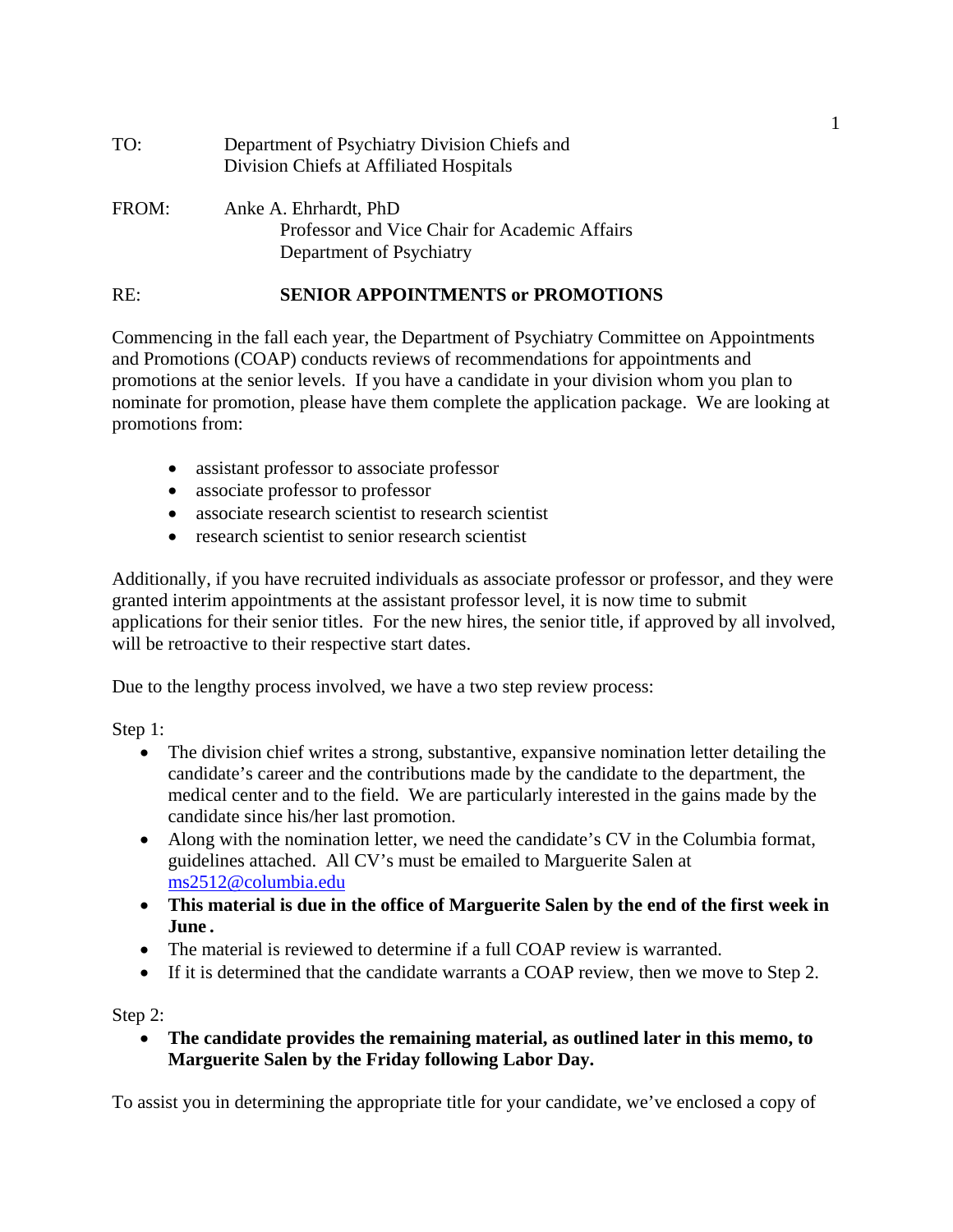the University Guidelines for Appointments and Promotions. If you have any questions regarding the process or appropriate titles, please contact Marguerite Salen at 543-5815.

All correspondence concerning academic appointments should be addressed to: Anke A. Ehrhardt, PhD Professor and Vice Chair for Academic Affairs and Faculty Development Department of Psychiatry Columbia University College of Physicians & Surgeons 1051 Riverside Drive New York, NY 10032

Thank you for your assistance and cooperation.

### AAE:mhs

Enclosures:

- Checklist
- List of documentation to be provided by Division Chief
- $\triangle$  List of documentation to be provided by candidate
- Guidelines for Columbia University Academic Titles
- Department of Psychiatry Activities Report
- Under separate cover: CU CV guidelines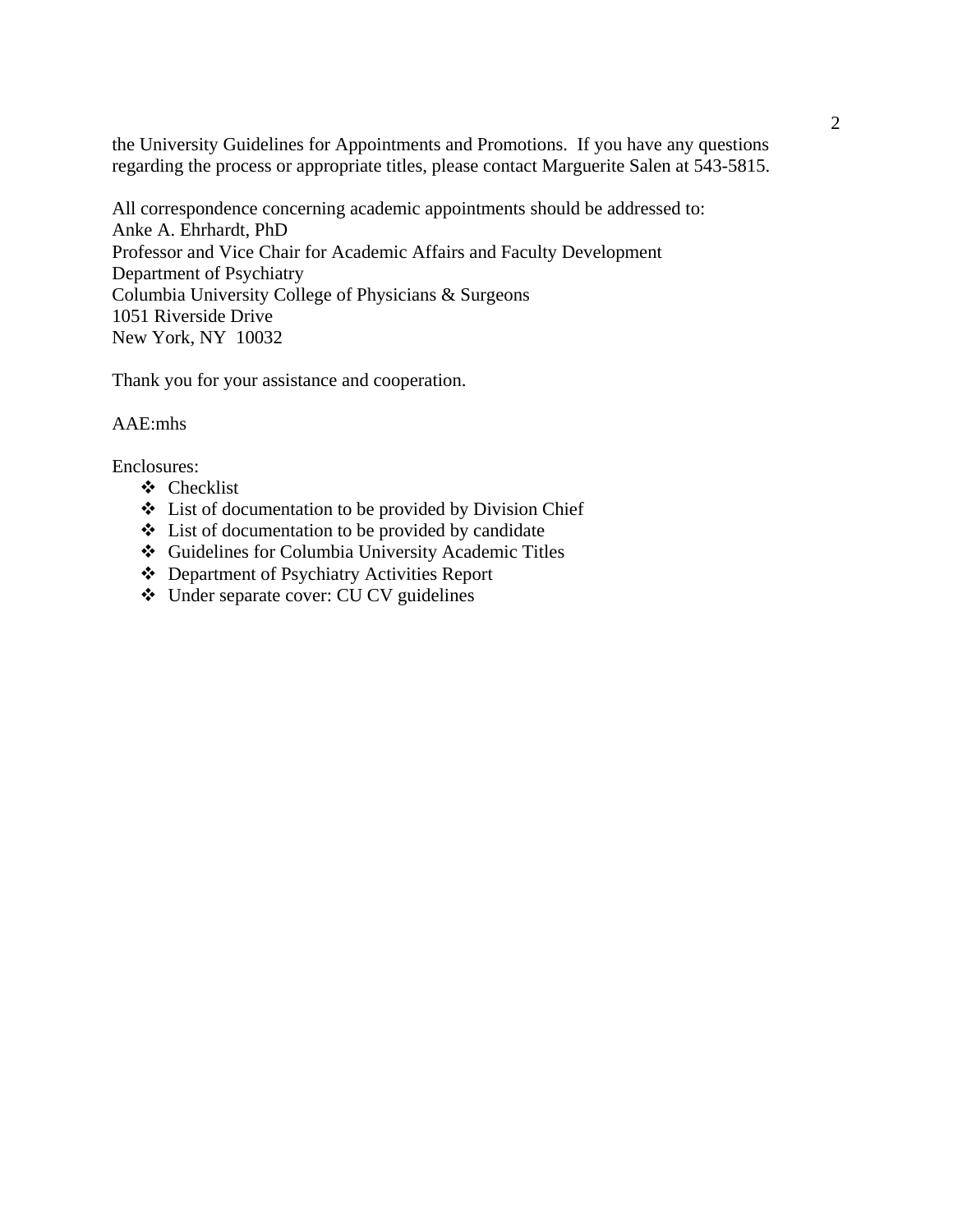# **CHECKLIST FOR SENIOR LEVEL PROMOTIONS**

|           | <b>Nominating Letter from Primary Division Chief</b>                                                                          |
|-----------|-------------------------------------------------------------------------------------------------------------------------------|
|           | Letter(s) from Director(s) of Educational Program(s)*                                                                         |
|           | <b>SUMMARY OF WRITTEN STUDENT TEACHING EVALUATIONS *</b>                                                                      |
| <b>OR</b> | <b>COPIES OF A SAMPLING OF WRITTEN STUDENT EVALUATIONS OF THE</b><br><b>CANDIDATE'S TEACHING ABILITIES*</b>                   |
|           | *These items are not applicable for Officers of Research, i.e., Associate Research<br><b>Scientist or Research Scientist.</b> |
|           | Letters of support from other division chiefs (if applicable)                                                                 |
|           | <b>Curriculum Vitae</b>                                                                                                       |
|           | <b>Bibliography Information Form</b>                                                                                          |
|           | <b>Departmental Activities Report</b>                                                                                         |
|           | <b>Referee List</b>                                                                                                           |
|           | Publications – 5 publications sent via email to Marguerite Salen in PDF format. No<br>paper copies will be accepted.          |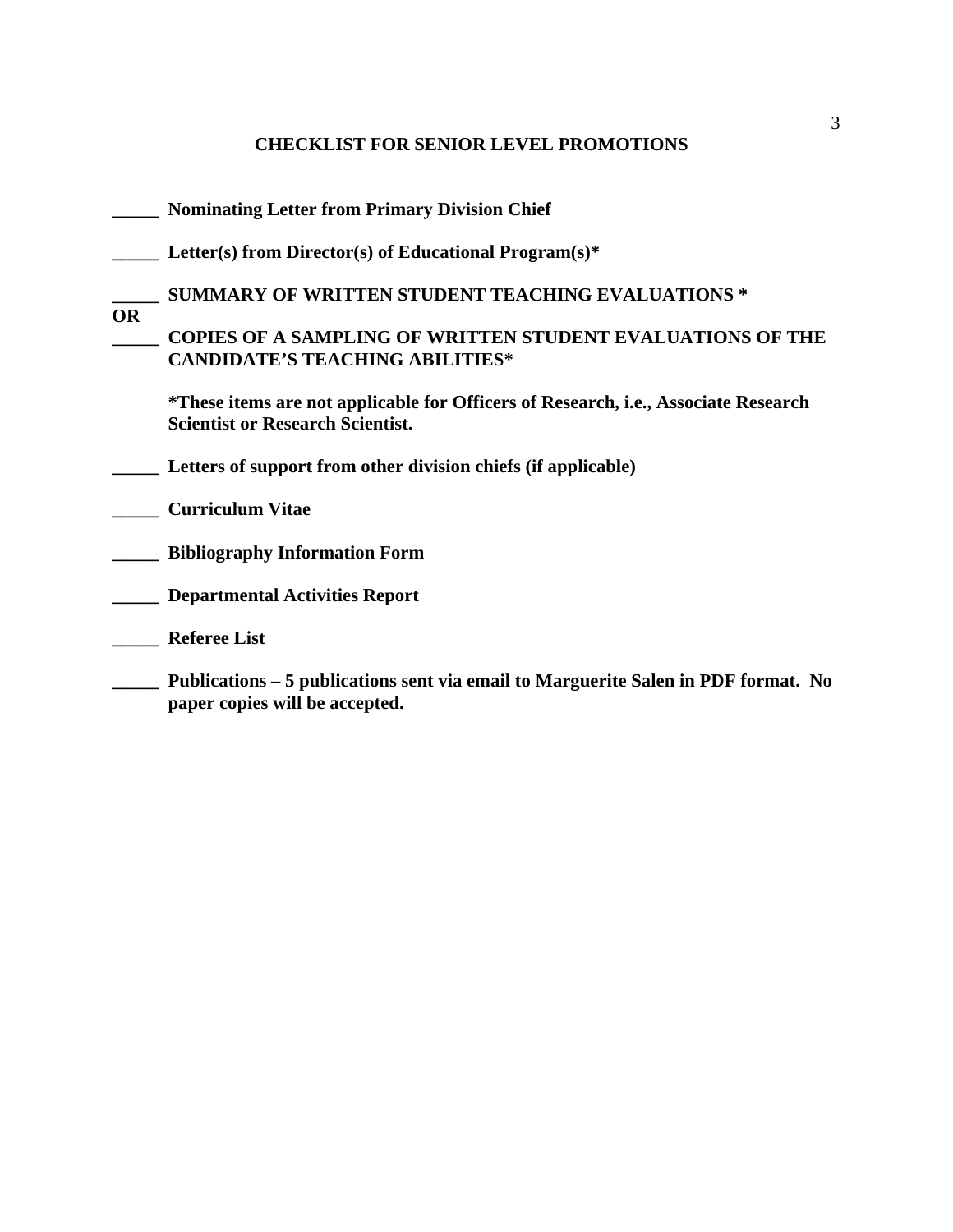## **Documentation required by the Department of Psychiatry Committee on Appointments and Promotions (COAP)**

# **TO BE SUPPLIED BY THE DIVISION CHIEF**

### **1. Nomination letter from the chief of the candidate's primary division addressed to: Anke A. Ehrhardt, PhD, Professor and Vice Chair for Academic Affairs.**

This letter should be a substantive and explicit narrative, providing documentation of the candidate's efforts in each of the following areas: research, clinical care, administration and teaching. This letter should make reference to the nominee's specific professional contributions and provide clear and convincing evidence of a national or international reputation in his/her field.

## **2. Letter of support from educational program director\***

The Columbia University Committee on Appointments and Promotions requires specific indication of a candidate's prowess in the area of teaching. For each candidate, please provide a summary of his/her teaching activities, indicating specific courses taught and to whom. Within this Department, we are looking for letters from any one or more of the following individuals: Drs. Oquendo, Marcus, Cutler, or Guthrie.

\*Not applicable for Officers of Research, i.e., Associate Research Scientist or Research Scientist.

# 3. **Written Student Evaluations of Teaching Efforts of the Candidate\***

The College requires either copies of written student evaluations of the individual's teaching ability submitted by residents, fellows, or medical students, or a summary of such evaluations. The summary must include the number of students participating in the evaluation and the average grade given by the student. Teaching evaluations are essential for appointment or promotion to the associate professor or professor level, regardless of track. Absent this data, nominations cannot be considered**.** 

\*Not applicable for Officers of Research, i.e., Associate Research Scientist or Research Scientist.

In the case of new appointments, be sure that the candidate can provide references who are in a position to provide student evaluations and/or feedback about his/her teaching efforts at institutions other than Columbia.

### 4. **Letter of support from other divisional chief(s)**

Should your candidate be involved in the activities of more than one division, please include a letter supporting the appointment or promotion from the appropriate division chief(s). This letter should include data mentioned in Item 1.a), above, but specific to that particular division.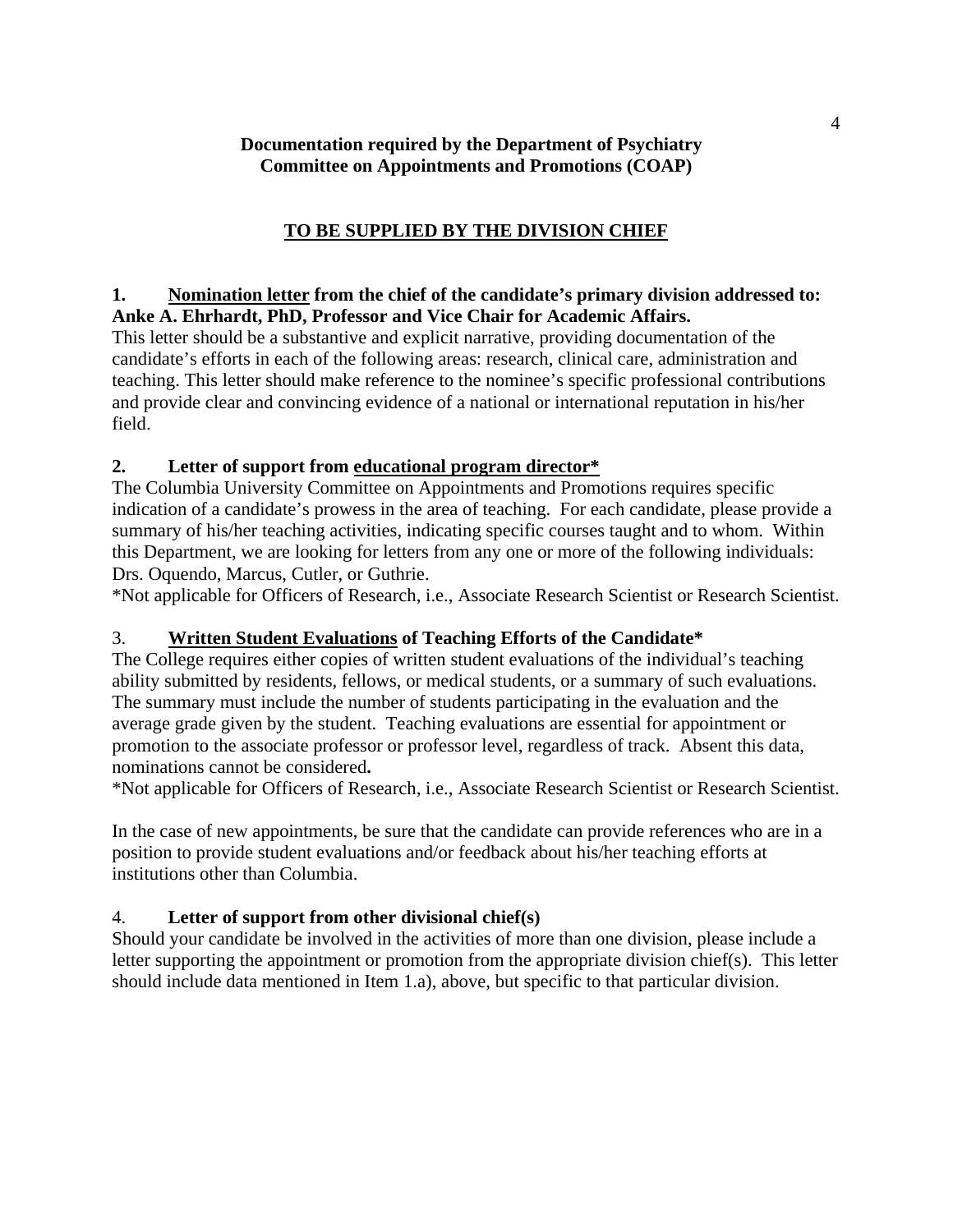## **TO BE SUPPLIED BY THE CANDIDATE**

### **1) CURRICULUM VITAE – must be emailed to ms2512@columbia.edu**

 The candidate's CV must be in the University format, sample enclosed. This guideline must be followed exactly, without variation. If you have any questions concerning the preparation of the CV, please call Marguerite Salen at 212 543 5815, email address: ms2512@columbia.edu

### **1.A) Please complete the Bibliography Information Form, attached.**

### **2) LIST OF REFEREES – must be emailed to** ms2512@columbia.edu

 We require a list of **10 impartial referees** who can be contacted to provide a thoughtful evaluation of the candidate's qualifications for promotion. The list should be reviewed by the Division Chief prior to submission:

In creating the list of 10 referees (no more than 10), please consider the following:

- The referee must hold academic rank equivalent to or higher than the title requested for the candidate.
- $\bullet$  Be sure the referee is (a) alive and (b) not be on sabbatical during the fall/winter when the candidate's dossier will be mailed to the referee.
- **It is best to have as many extramural referees as possible**, i.e., individuals from outside the Columbia system.
- For extramural referees (outside the Columbia system), it is preferred that you list no more than two (2) referees from the same university.
- If you choose to have internal Department of Psychiatry referees, please have no more than 2 referees from within the Department of Psychiatry at Columbia.
- If you choose to have internal Columbia referees, please have no more than 2 referees from within the Columbia system (i.e., who are not in the Department of Psychiatry), for instance, referees in Neurology, Medicine or Public Health, or the Morningside campus. Check to be sure these referees do not hold interdisciplinary appointments in Psychiatry.
- Faculty members who hold interdisciplinary or adjunct appointments in the Department of Psychiatry will be counted as referees from within our department of Psychiatry, even though their primary affiliation is another department or another school.
- Faculty members in the Department of Psychiatry at St. Luke's Roosevelt Hospital Center members of the Department of Psychiatry faculty at Columbia and are counted as internal, departmental referees.
- Appointments or promotions to the *professor of clinical* title require at least 3 international referees.
- Appointments or promotions to the *clinical professor* title require that the candidate have a national reputation. Therefore, for this candidate, as many referees as possible should be from universities around the country, not just the tri-state area.
- It is acceptable to have referees who may not be in the same field as the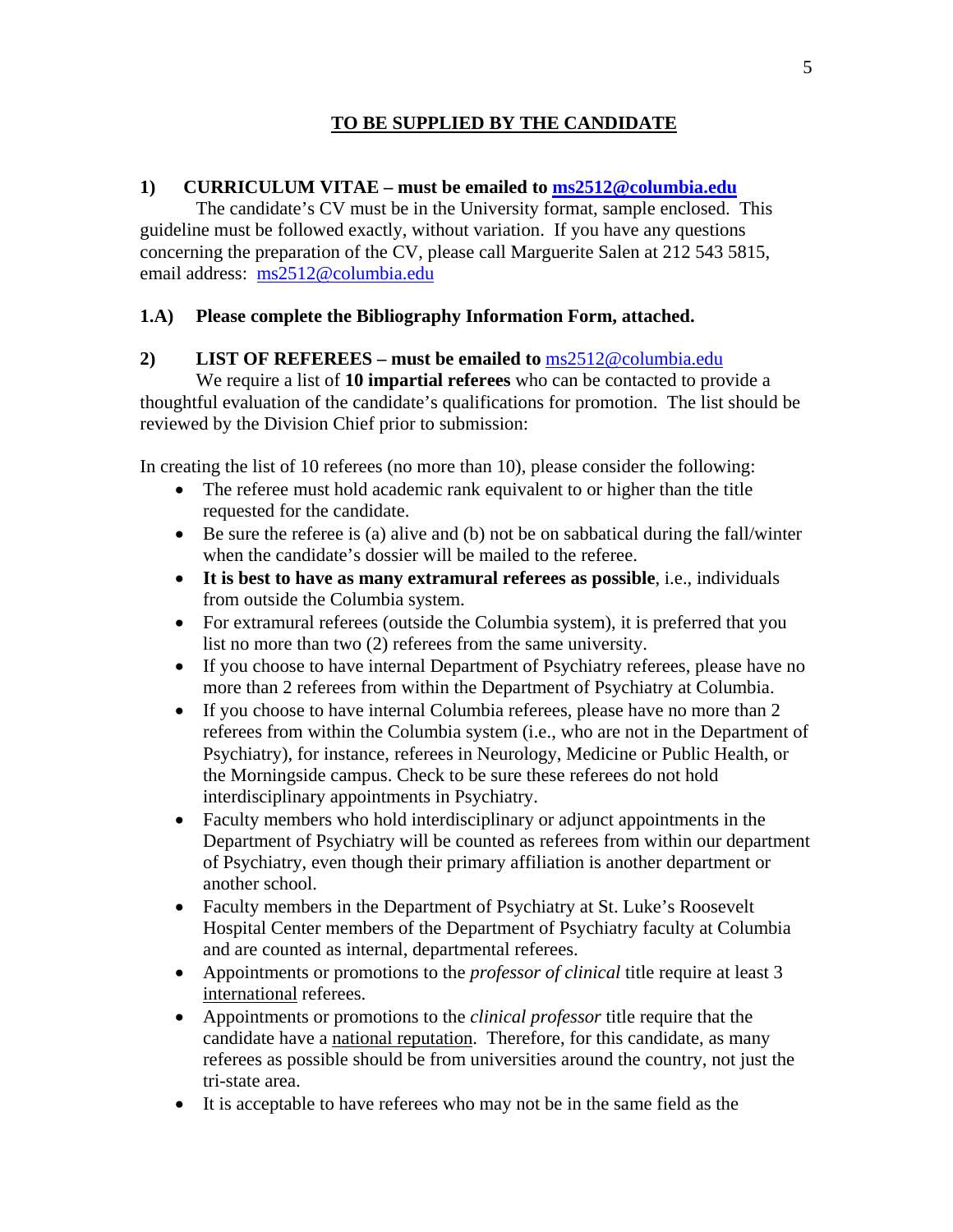candidate (for instance, an epidemiologist referee for a candidate who is a psychiatrist), as long as they can knowledgeably address the candidate's current work.

- It is not a good idea to use a referee with whom the candidate has not interacted in several years. For instance, it is not helpful for a referee to write that he has not been in touch with the candidate since medical school or residency training.
- It is not acceptable to list a relative as a referee.
- The Vice Chair for Education, Dr. Maria Oquendo, is not available as a referee. As Vice Chair for Education and Training in the Department of Psychiatry, Dr. Oquendo will be contacted to provide assessment of the candidate's teaching efforts in the Department.
- As with Dr. Oquendo, if you are in Child Psychiatry and Dr. Guthrie will be writing about your educational efforts, Dr. Elisabeth Guthrie cannot be used as a referee.
- The candidate's division chief is not available as a referee, as he or she will be nominating the candidate.
- Where possible, it would be best not to use a member of the Department of Psychiatry Committee on Appointments and Promotions as a referee. Please contact Marguerite Salen if you have a question about this.

# **3. FORMAT FOR LIST OF REFEREES**

The list of names must be numbered and arranged in alphabetical order. Please provide the following information:

- Referee Name, with degree (M.D., Ph.D., etc)
- Full and complete academic title of referee, i.e., Professor of Clinical Neuroscience (in Psychiatry). You may need to check with the referee's university for confirmation of the title.
- Department in which referee holds that title
- Name of Institution at which referee holds that title
- Current and accurate mailing address, including INTERNAL MAIL BOX NUMBERS, especially if the candidate is at a large institution, zip and/or postal codes
- Referee's office phone number
- Referee's email address (REQUIRED)
- Follow format of sample referee list, below

# **Referee List—SAMPLE: follow this layout**

1. Richard Bonnie, LLB John S. Battle Professor of Law, Professor of Psychiatric Medicine, Director, Institute of Law, Psychiatry and Public Policy University of Virginia Law School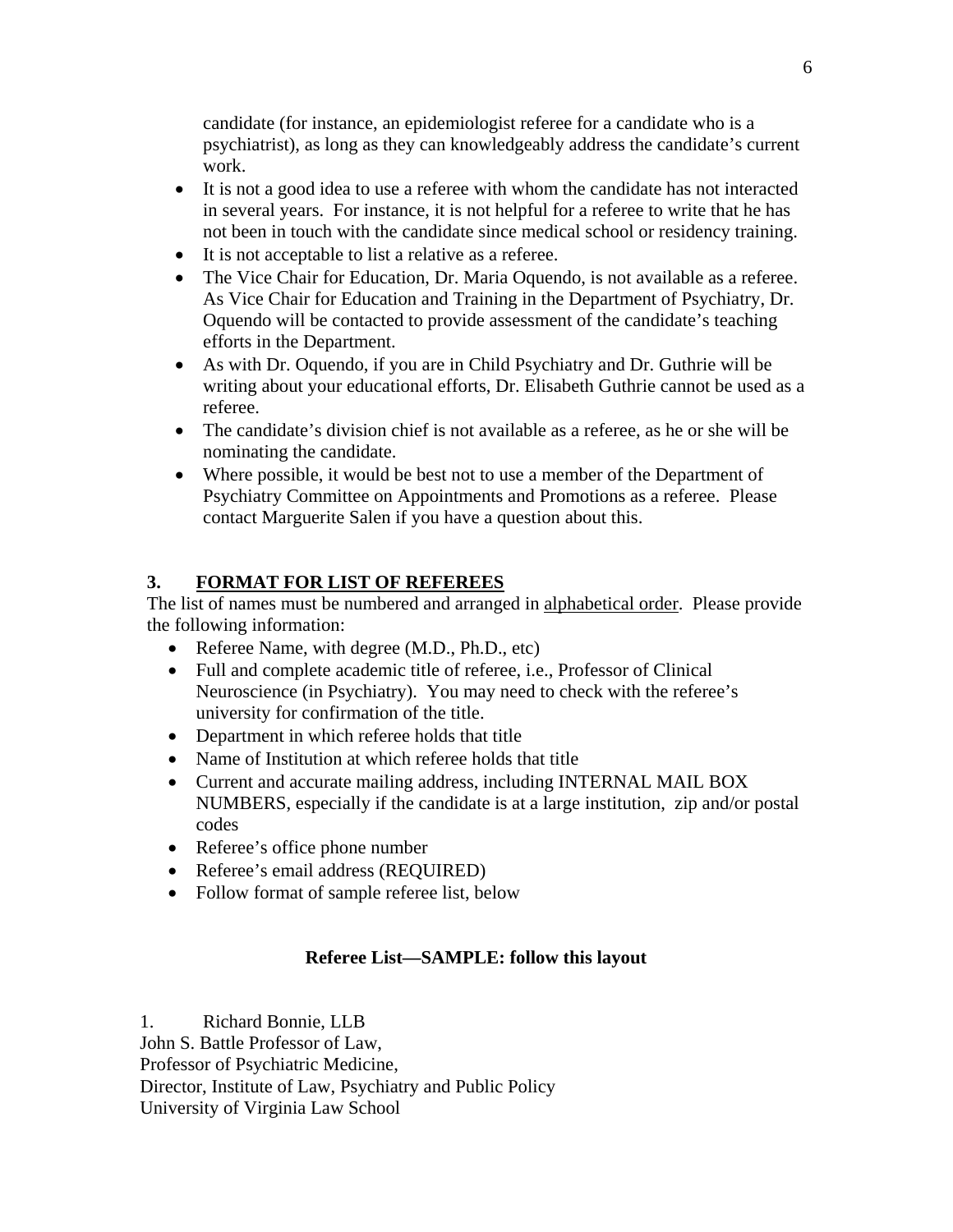North Grounds, 580 Massie Road Charlottesville VA 22903-1789 Ph: 434-924-3209 Fax : 434-924-3517 Email : rbonnie@virginia.edu

2. Alfredo Calcedo Barba, MD Profesor Titular de Psiquiatría Universidad Complutense de Madrid Hospital Gregorio Marañón Ibiza 41 28009 Madrid calcedo@med.ucm.es Voice: +34-630-992720 Fax: +34-91-6344749

3. William T. Carpenter Jr., MD Professor of Psychiatry and Pharmacology University of Maryland School of Medicine **Director** Maryland Psychiatric Research Center PO Box 21247 Baltimore, MD 21228 phone: 410-402-7101 fax: 410-788-3837 email: wcarpent@mprc.umaryland.edu

4. J. Richard Ciccone, MD Professor of Psychiatry Director, Psychiatry and Law Program University of Rochester Medical Center 300 Crittenden Boulevard Rochester, NY 14642 phone: 585-275-4986 fax: 585-273-1066 email: JRichard\_Ciccone@URMC.Rochester.edu

### **4. DEPARTMENT OF PSYCHIATRY ACTIVITIES REPORT, attached.**

To be completed by candidate. For new appointments, this form is an indication of what you

will be doing in the department, once you are hired.

**5.** PUBLICATIONS, to be provided by candidate and reviewed by Division Chief a) "In press" articles may be included.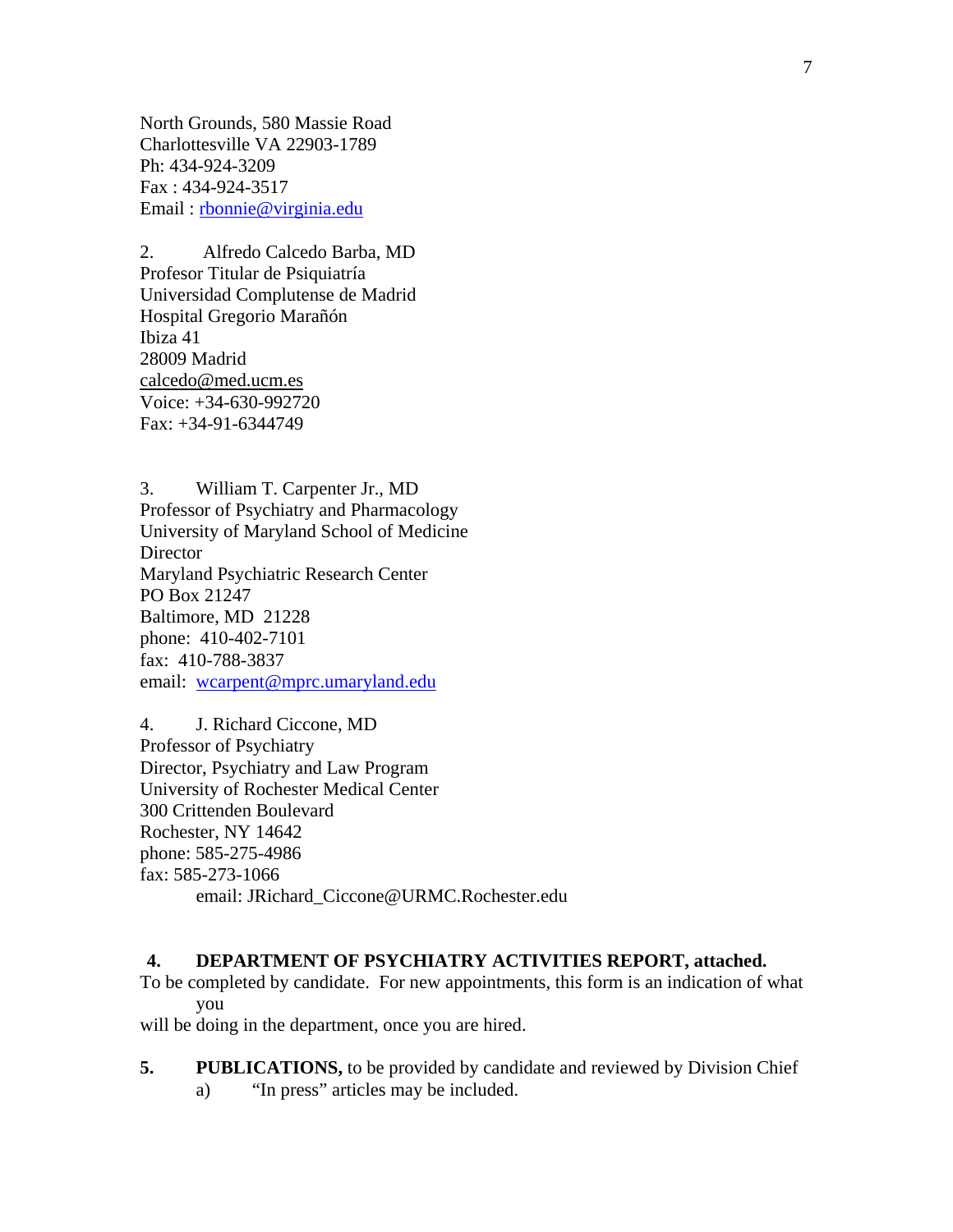- b) Articles that have been submitted or are under review should not be included.
- c) For the five publications that you have selected, you must check your CV to be sure that each title, each list of authors, and each listing of publication and pages reads *ON YOUR CV EXACTLY AS IT DOES ON THE PRINTED PUBLICATION*. If your CV reads differently, you must adjust your CV to match the information on the publication**.**

### **BIBLIOGRAPHY INFORMATION FORM To be completed by candidate and submitted with CV.**

| <b>NAME OF CANDIDATE:</b>                                                         | <b>DATE PREPARED:</b> |
|-----------------------------------------------------------------------------------|-----------------------|
|                                                                                   |                       |
| <b>Published Items:</b>                                                           |                       |
| # peer reviewed articles                                                          |                       |
| # books & chapters                                                                |                       |
| # letters, reviews, editorials                                                    |                       |
| # non peer reviewed articles                                                      |                       |
| Total # of publications:                                                          |                       |
| Peer reviewed articles in press/in submission/in preparation:                     |                       |
| # peer reviewed articles in press                                                 |                       |
| # peer reviewed articles submitted                                                |                       |
| # peer reviewed articles in preparation                                           |                       |
| <b>First or senior author information:</b>                                        |                       |
| # first author refereed articles only                                             |                       |
| # first author books, chapters                                                    |                       |
| # first author non-refereed articles, reviews                                     |                       |
| Total # of first authored items:                                                  |                       |
| The following is for candidates under review for promotion; does not apply to new |                       |
| appointments.                                                                     |                       |
| <b>Number of items published since last promotion:*</b>                           |                       |
| # peer reviewed articles                                                          |                       |
| # books & chapters                                                                |                       |
| # letters, reviews, editorials                                                    |                       |
| # non peer reviewed articles                                                      |                       |
| Total # of publications since last promotion:                                     |                       |

# of first/senior authored peer reviewed articles since last promotion: \_\_\_

**\***For example: if your last promotion was effective 7/1/99, include publications since that date.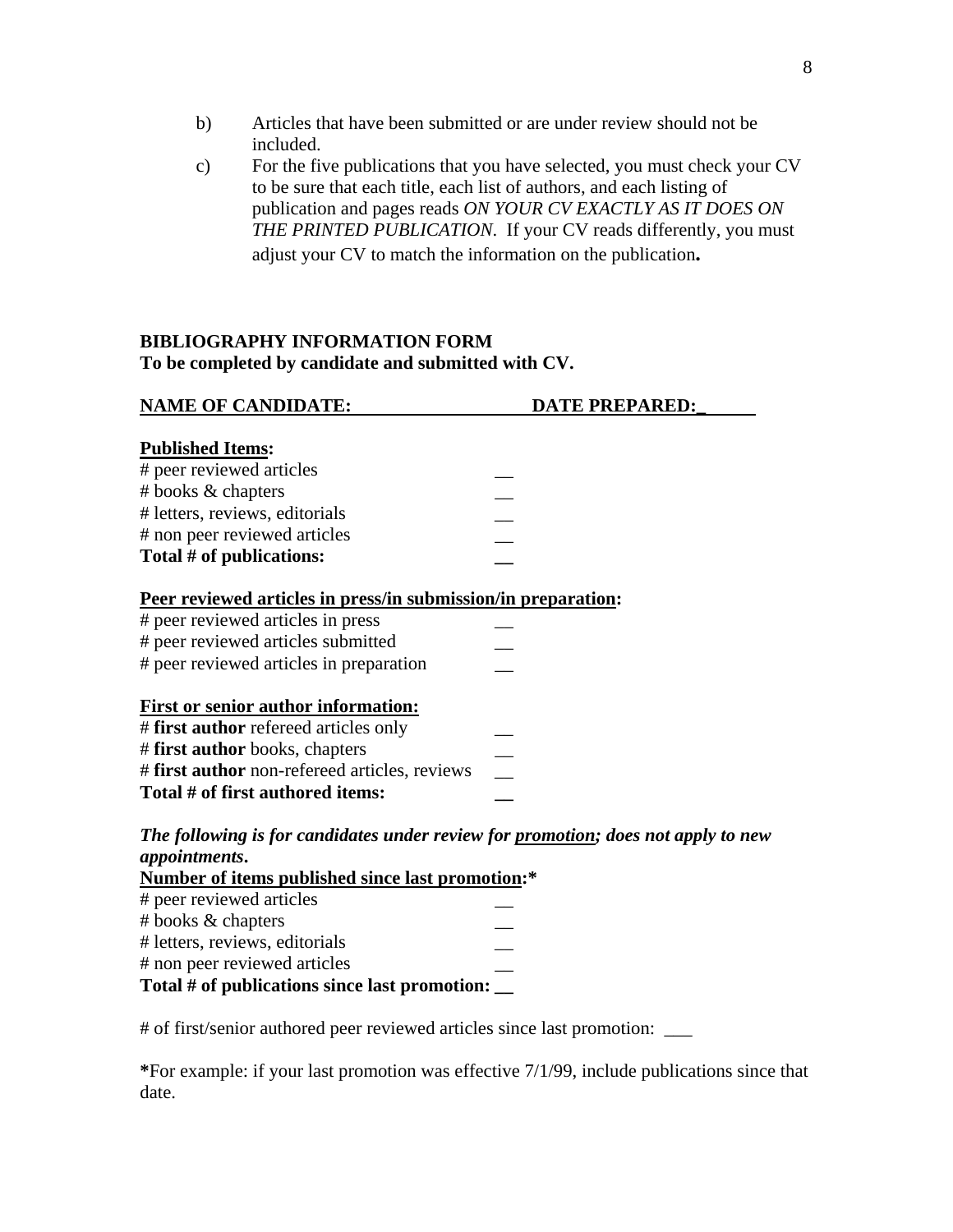#### **PAGE 1 OF 2**

#### **DEPARTMENT OF PSYCHIATRY SERVICE ACTIVITY SHEET**

Name: Date:

Your Current Academic Title:

| Check all that apply: | Columbia salaried          | NYPH Salaried |  |
|-----------------------|----------------------------|---------------|--|
|                       | NYSPI Salaried             | RFHM Salaried |  |
|                       | Solely In Private Practice |               |  |

#### **RESEARCH ACTIVITIES**

Name of Director of Service or immediate supervisor: Department/Division: Office Location for Research: # hours per week in research:

Does the research involve supervision of residents, fellows, psychology interns/fellows? Yes No

If yes, where does this take place; check all that apply: NYSPI NYPH Other Site (specify) If yes, please describe:

#### **CLINICAL ACTIVITIES:\***

\*Not applicable for Officers of Research, i.e., Associate Research Scientist or Research Scientist.

Name of Director of Service or immediate supervisor: Department/Division Office Location for clinical work # hours/week in clinical activities

Do your clinical activities involve supervision of medical students, residents, fellows, psychology interns/fellows or attendings? (check one) Yes No

If yes where does this take place; check all that apply: NYSPI NYPH Other Site (specify)

Do you write in patient charts at the New York-Presbyterian Hospital (check one)? Yes No

Describe activities at NYPH, which require you to have an appointment to the attending staff:

To whom do you report at NYPH? Indicate immediate supervisor's name: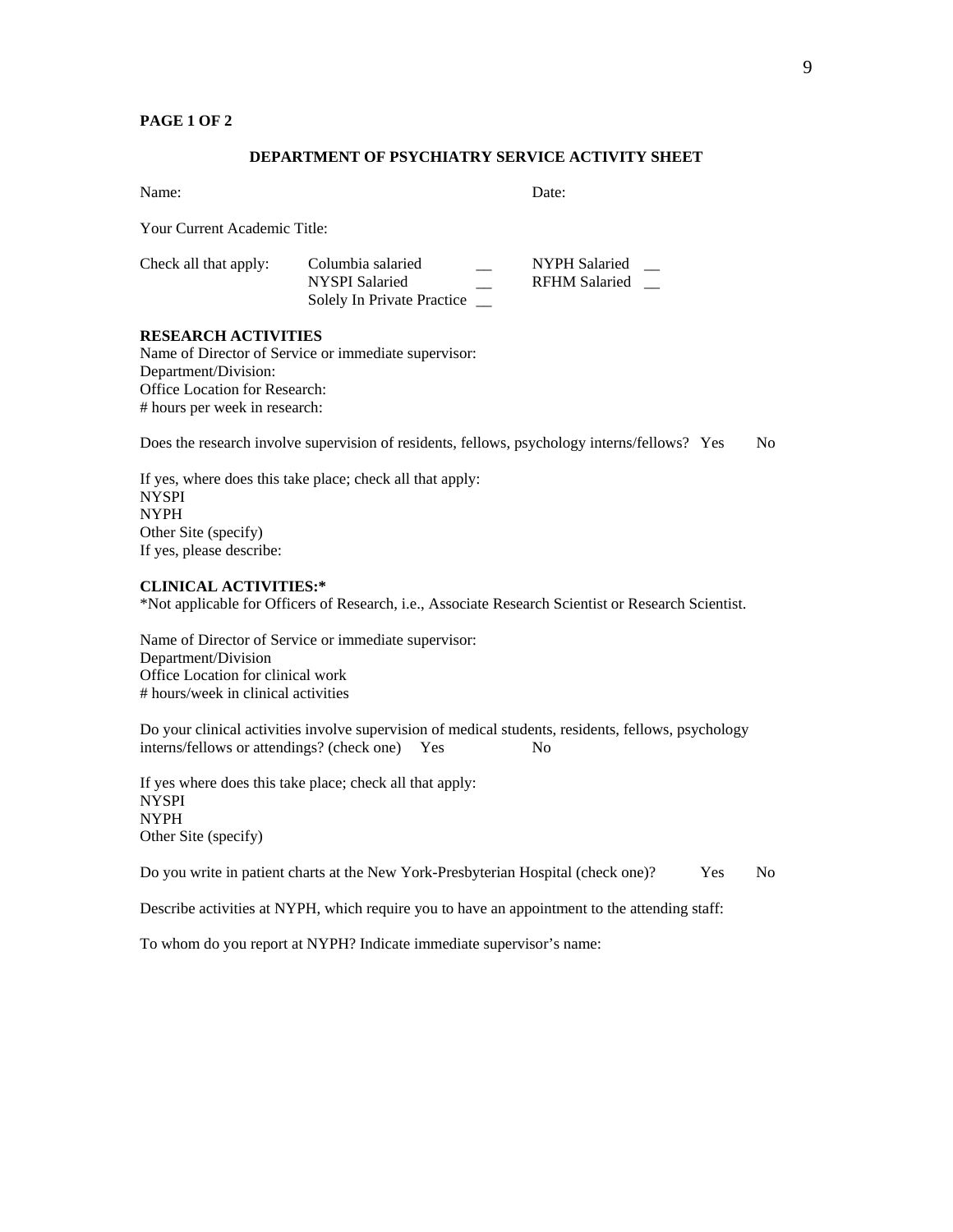#### **Page 2 of 2**

**TEACHING RESPONSIBILITIES:** (Place a Y next to each teaching component) \* \*Not applicable for Officers of Research, i.e., Associate Research Scientist or Research Scientist.

| Residency Program                         | Child Residency Program                  | <b>Medical Students</b> |
|-------------------------------------------|------------------------------------------|-------------------------|
| (M. Oquendo)                              | (E. Guthrie)                             | (J. Cutler)             |
| Psychoanalytic Candidates<br>Interns      | <b>Consultation Liaison</b>              | Psychology              |
| (E. Marcus)                               | (P. Muskin)                              | (H. Schlesinger)        |
| Social Work Students<br>(E. Golden-Roose) | Doctoral Candidates<br>(specify program) |                         |

#### **DIDACTIC COMMITMENT:\***

\*Not applicable for Officers of Research, i.e., Associate Research Scientist or Research Scientist.

Course Director: Name of Course: Trainee type, check all that apply: Resident Fellow Psychology Intern Medical Student

# Hours of teaching per week:

#### **SUPERVISION:\***

\*Not applicable for Officers of Research, i.e., Associate Research Scientist or Research Scientist.

Type of supervision: Trainee type, check all that apply: Resident Fellow Psychology intern Medical Students # of Students # Hours of clinical supervision per week

#### **ADMINISTRATIVE RESPONSIBILITIES: (DEPARTMENTAL OR UNIVERSITY COMMITTEES)**

Committee Name Chairperson # hours per week spent on committee work:

#### **OTHER ASSIGNMENTS: (INVOLVEMENT IN OTHER DIVISIONS OR DEPARTMENTS)**

Type (clinical/research): Activities: Director of Service: # hours per week spent on other assignments:

Do you attend Grand Rounds regularly? Yes No

This information is required to identify active ongoing departmental activities and to determine continuation of academic and clinical appointment at Columbia University and the New York-Presbyterian Hospital only. Office Location and Unit Mailbox #: Office Phone Number: